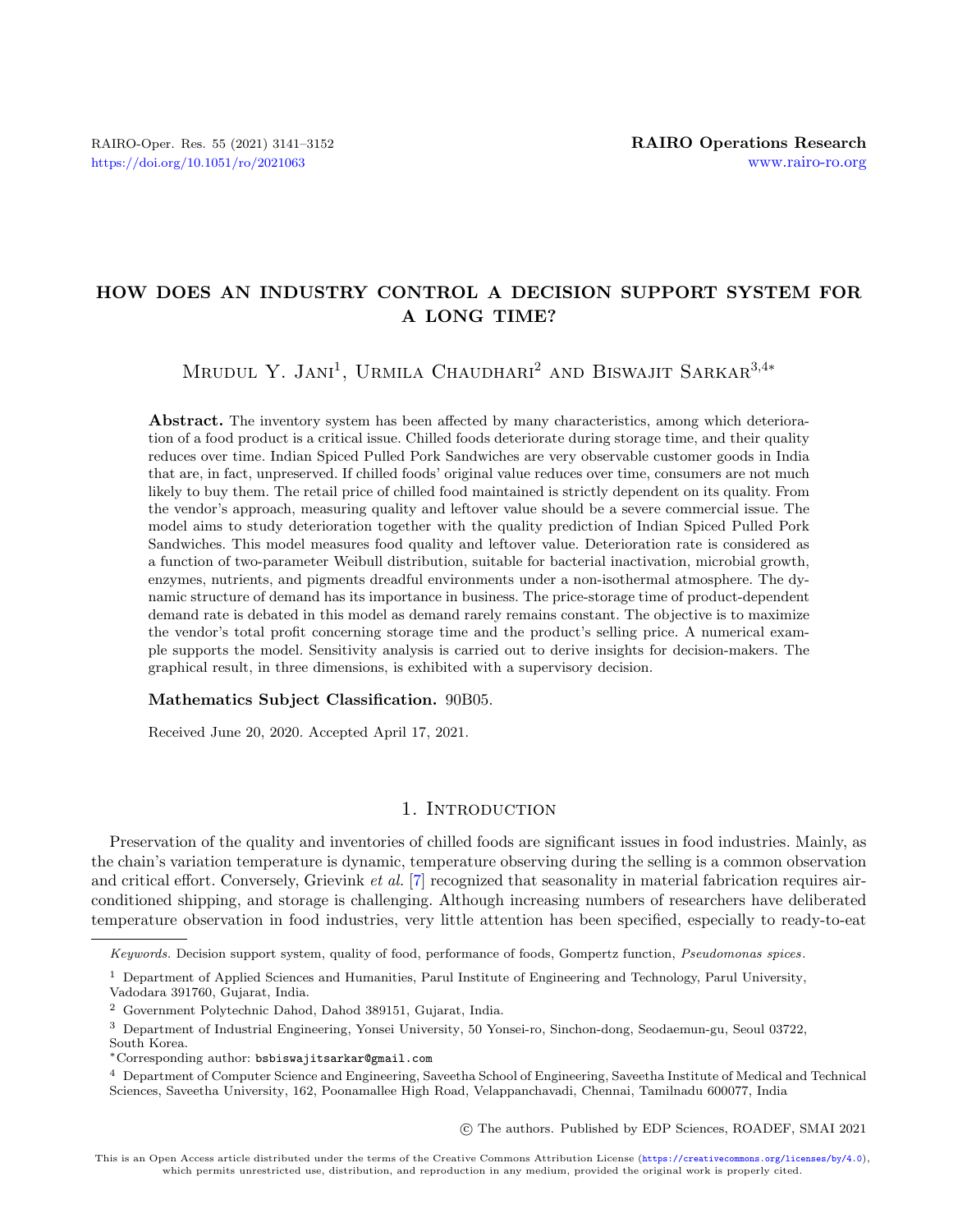$3142$  M.Y. JANI ET AL.

chilled food. Chilled food becomes a part of real-life these days [\[5\]](#page-10-1). Herbon et al. [\[8\]](#page-10-2) directed that chilled food's quality maintenance is an important task to boost the food industries' business. Furthermore, the consequences of deterioration, demand, and price of chilled food products cannot be ignored in inventory organizations. Thus, the main aim is to develop a model to optimize the storage time and storage temperature of ready-to-eat chilled food for maximum profit. The study of the literature to recognize presently ignored research aspects is as follows.

# 1.1. Literature review on quadratic demand

Most of the articles in the past were discussed for constant demand. Inversely, demand rarely remains constant for the infinite horizon. Shah et al. [\[27\]](#page-10-3) formulated an inventory model with permissible delay in payment and buyback policy for price-sensitive quadratic demand. Shah *et al.* [\[29\]](#page-11-0) offered the model on the impact of future price increase on ordering policies under the effect of quadratic demand. Shah and Jani [\[26\]](#page-10-4) studied an economic order quantity (EOQ) model under order-size-dependent trade credit for price-sensitive quadratic demand. Mukherjee and Mahata [\[15\]](#page-10-5) discussed an optimal replenishment and credit policy in an inventory model under two-levels of trade credit policy when demand depends on both time and credit period involving default risk. Dey et al. [\[4\]](#page-10-6) determined an integrated inventory model with price-sensitive demand. Shaikh et al. [\[32\]](#page-11-1) invented a two-warehouse inventory model with interval-valued inventory costs and stock-dependent demand under inflationary conditions. In recent times, Sarkar *et al.* [\[21\]](#page-10-7) offered an optimal replenishment decision for retailers with variable demand under a trade-credit policy. Shah et al. [\[30\]](#page-11-2) discussed integrating credit and replenishment policies under quadratic demand in a three-echelon supply chain. Khan et al. [\[12\]](#page-10-8) investigated the effect of advance payment with the discount facility on supply decisions whose demand is both price and stock-dependent.

## 1.2. Literature review on deterioration

Deterioration of items like volatile liquids, fruits, vegetables, beverages, medicine, blood in the form of natural decay or damage, on-going physical decay over time, or obsolescence is a natural occurrence. It has a substantial effect on the player's inventory policies. Taleizadeh and Nematollahi [\[34\]](#page-11-3) evaluated an inventory control problem for perishable items with financial deliberations and back-ordering. Rabbani et al. [\[18\]](#page-10-9) founded the model for non-instantaneous stock-dependent deterioration of the supply chain. Shah et al. [\[28\]](#page-11-4) discussed an optimal downstream permissible delay in payment and cycle time for deteriorating inventory in a supply chain. Shah and Chaudhari [\[24\]](#page-10-10) studied optimal strategies for three players with fixed lifetime and two-level credit limit for time and credit-dependent demand. Furthermore, Zhang et al. [\[38\]](#page-11-5) established an integrated model for perishable items with a cooperative investment contract and revenue sharing. Sarkar et al. [\[20\]](#page-10-11) estimated flexible setup costs and deterioration of products in a supply chain model. Shah and Jani [\[25\]](#page-10-12) determined an inventory model for deteriorating fixed lifetime with quadratic demand and up and downstream credit limits. Rabbani et al. [\[19\]](#page-10-13) studied optimal joint inventory, dynamic pricing, and advertisement policies for non-instantaneous deteriorating items. Mahapatra et al. [\[14\]](#page-10-14) developed a fuzzy EOQ model of deteriorating items with promotional effort and learning fuzziness with a finite time horizon. Iqbal and Sarkar [\[9\]](#page-10-15) established the recycling of lifetimedependent deteriorated items through different supply chains. Jemai et al. [\[11\]](#page-10-16) offered a sustainable approach to environmental effect for a complex green supply chain management to control waste. Saxena et al. [\[23\]](#page-10-17) investigated a selection of remanufacturing/production cycles with an alternative market perspective on waste management. Mukhopadyay et al. [\[16\]](#page-10-18) debated pricing and lot-sizing dependent model with a time relative and two-parameter Weibull distribution deterioration rate. Shaikh et al. [\[31\]](#page-11-6) considered an inventory model for a three-parameter Weibull distribution. Recently, Sarkar et al. [\[22\]](#page-10-19) studied the combined effects of carbon emission and production quality improvement for fixed lifetime products in sustainable supply chain management.

#### 1.3. Literature review on chilled food

Food items are very communal customer goods in day-to-day life. Several families have switched family meals with chilled food, as chilled food is more suitable than family meals. Fang et al. [\[5\]](#page-10-1) studied the Microbiological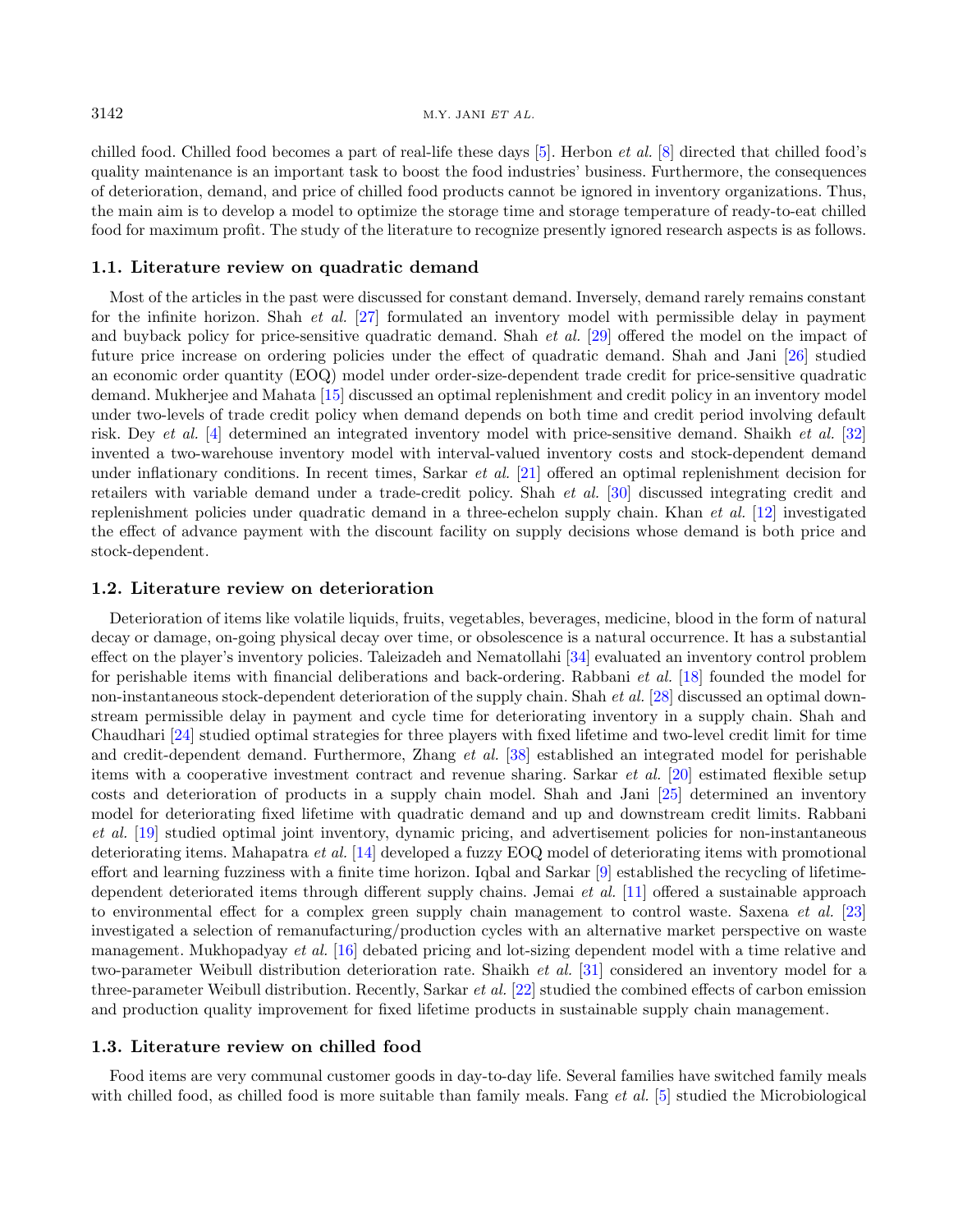| Authors                     | Deterioration                           | Demand                                                     | Predictive quality model |
|-----------------------------|-----------------------------------------|------------------------------------------------------------|--------------------------|
| Qin <i>et al.</i> [17]      | Two-parameter<br>Weibull distribution   | Stock quality and selling<br>price dependent               | ΝA                       |
| Shah and Chaudhari [24]     | Fixed lifetime                          | Time and credit dependent                                  | N A                      |
| Yang and Tseng [37]         | Temperature-                            | Price dependent                                            | Gompertz model           |
|                             | dependent                               |                                                            |                          |
| Shah <i>et al.</i> $ 29 $   | Constant                                | Quadratic                                                  | ΝA                       |
| Shaikh <i>et al.</i> [31]   | Three-parameter<br>Weibull distribution | Frequency of advertisement<br>and selling price dependent  | NA                       |
| Sarkar <i>et al.</i> [21]   | Time-varying                            | Selling price-credit period<br>dependent                   | NA                       |
| Sarkar <i>et al.</i> $[22]$ | Time-varying                            | Constant                                                   | NA.                      |
| This paper                  | Two-parameter<br>Weibull distribution   | Price and storage<br>time-dependent<br>quadratic<br>demand | Gompertz model           |

<span id="page-2-0"></span>TABLE 1. Contributions of different authors.

Notes. NA indicates not available.

quality of 18 <sup>∘</sup>C ready-to-eat food items sold in Taiwan. Chilled food has been integrated into numerous inventory models together with deterioration rate [\[10,](#page-10-21)[37\]](#page-11-7). Chilled food is, therefore, the most suitable perishable item for inclusion in the inventory policy. Herbon *et al.* [\[8\]](#page-10-2) applied time-temperature indicators (TTI) to observe the trajectory of the quality of deteriorated items. They appealed that the retail price of deteriorated items and their leftover value had much to do with their quality, affecting the vendor to pay attention to maintain quality. It is therefore of interest to be able to quantify the quality of food and its remaining value. Qin et al. [\[17\]](#page-10-20) expressed the selling price and lot-sizing dependent model for food items where the value and quantity deteriorated at the same time. They specified that temperature plays a keen role in the deterioration rate. Thus, the deterioration rate should fluctuate with temperature when taking chilled food as the study object.

# 1.4. Literature review on predictive quality model

Noticing the growth of microorganisms is an extremely reliable methodology to define food quality and food safety. If microorganisms' abundance goes beyond the standard value, the food can be demonstrated as uneatable [\[1\]](#page-10-22). Gibson et al. [\[6\]](#page-10-23) analyzed the Gompertz model to construct an analytical model of microorganisms. Whiting and Buchanan [\[36\]](#page-11-8) specified that the Gompertz model thoroughly fitted the growth curve of microorganisms. Linton et al. [\[13\]](#page-10-24) recognized the modified Gompertz model's nonlinear existence curve for Listeria monocytogenes. Chowdhury *et al.* [\[3\]](#page-10-25) projected the growth of *Pediococcus acidilactici* by applying the Gompertz model and the logistic model. Moreover, they linked the predictive ability of these two prototypes. They observed the Gompertz model as a proper model for calculating food quality. Wang et al. [\[35\]](#page-11-9) presented an application of a predictive growth model of Pseudomonas spp. for estimating the shelf life of fresh Agaricus bisporus. Recently, Stavropoulou and Bezirtzoglou [\[33\]](#page-11-10) studied the predictive modeling of microbial behavior in food (Table [1\)](#page-2-0).

With the comparison of existing literature work, a predictive quality Gompertz model of Indian Spiced Pulled Pork Sandwiches (chilled food) is established in this article under price and storage time-dependent quadratic demand. This predictive model defines the growth level of *Pseudomonas species* with storage time and storage temperature. Moreover, obtaining specific data from some industries and laboratories is a very crucial task. Furthermore, statistical methods to evaluate deterioration rate are again costly job as a researcher requires some statistics based software for data analysis. Instead of considering traditional data analysis techniques for measuring deterioration rate, a function of two-parameter Weibull distribution is used as a deterioration rate,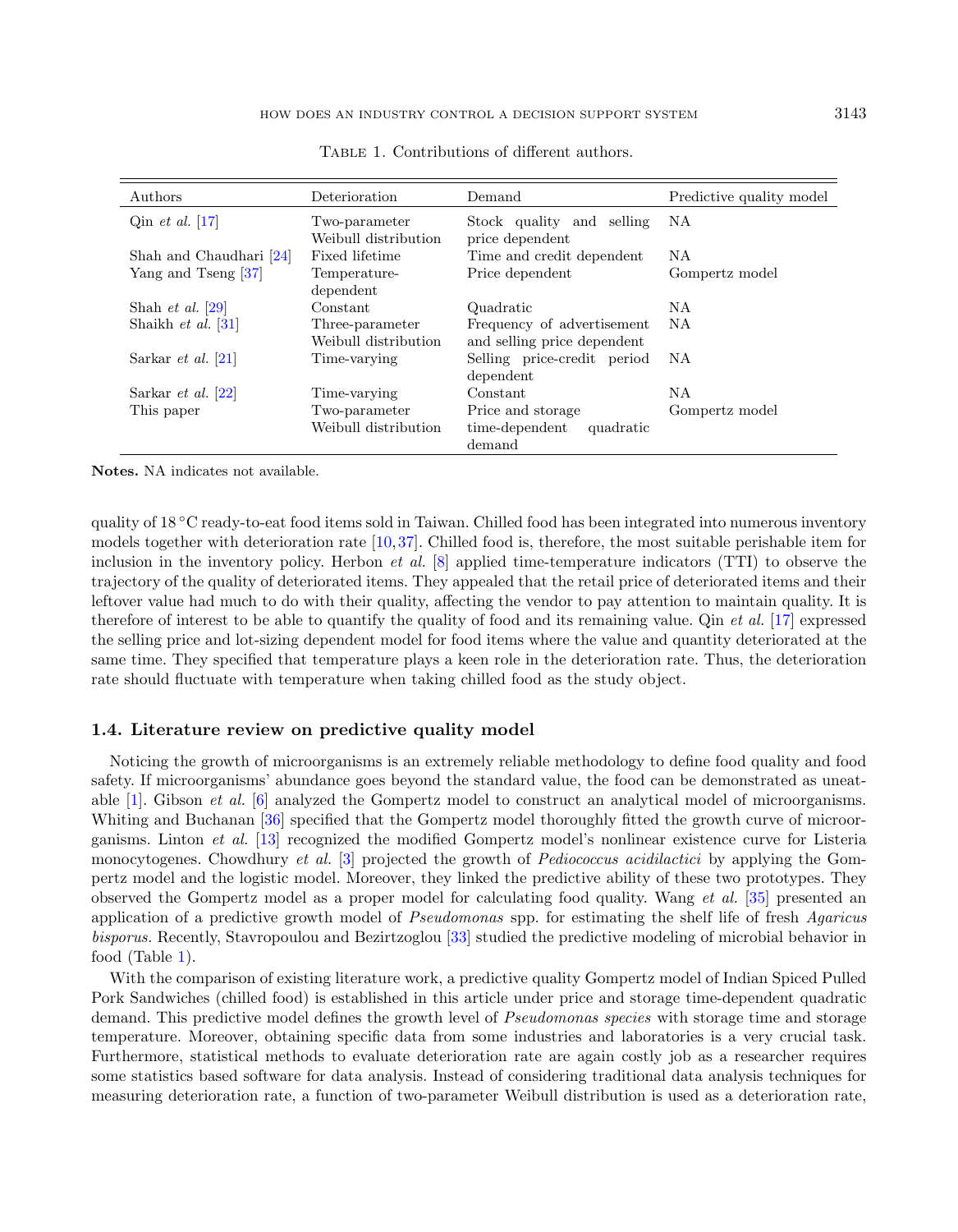which is more appropriate to describe microbial inactivation, microbial growth, and pigments, nutrients, and enzymes dreadful conditions under non-isothermal environment [\[17\]](#page-10-20).

The remaining part of the paper is organized as follows. Section [2](#page-3-0) is the notation and assumptions used for the development of the proposed problem. Derivation of the mathematical model is in Section [3.](#page-3-1) The numerical study is described in Section [4.](#page-5-0) The sensitivity analysis of critical parameters is carried out in Section [5.](#page-7-0) Finally, Section [6](#page-7-1) includes the conclusions of the study and its future scopes.

# 2. NOTATION AND ASSUMPTIONS

<span id="page-3-0"></span>The proposed inventory problem is based on the following notation and assumptions.

## 2.1. Notation

- ordering cost per order (\$/order)
- $C$  purchasing cost per unit  $(\frac{1}{2})$ unit)
- holding cost per unit item per unit time  $(\frac{2}{\text{unit}}/unit \text{ time})$
- p selling price per unit  $(\frac{f}{\text{unit}})$  (decision variable),  $p > C$ <br>the storage temperature of an item  $(^{\circ}C)$
- the storage temperature of an item (<sup>∘</sup>C)
- $K$  time at which maximum growth rate of *Pseudomonas species* occurs (hours)  $T$  storage time (hours) (decision variable)
- $T$  storage time (hours) (decision variable)<br>  $Q$  inventory level at the time  $t = 0$  (units)
- inventory level at the time  $t = 0$  (units)
- $N_0$  an initial count of bacteria in food (log CFU/g)
- $G$  bacterial growth count in food (log CFU/g)
- $N(t)$  end bacterial count of food at a time t (log CFU/g),  $0 \le t \le T$
- $\chi(t)$  remaining ratio of the value after deterioration per unit item
- $I(t)$  inventory level at a time t (units),  $0 \le t \le T$
- $\pi(p, T)$  total profit per cycle (\$/cycle)

# 2.2. Assumptions

- (1) The inventory system deals with a single item. Indian spiced pulled pork sandwich (ready-to-eat chilled food) is considered as a research product in this model.
- (2) Pseudomonas species are the detected microorganisms on Indian spiced pulled pork sandwiches. Due to the growth of these species, the product deteriorates. The time at which the maximum growth rate of Pseudomonas species occurs in Indian spiced pulled pork sandwiches is the function of temperature  $U$ , i.e.  $K = 96.332 e^{-0.127U}$ . After this time limit, the product will become uneatable. Nearly all the meat products will be uneatable if Pseudomonas species exceed the limit 7 log CFU/g. That means the product entirely deteriorates.
- (3) Set  $\chi(t) = \frac{7 N(t)}{7}$ ;  $0 < \chi(t) < 1$ , then the value of  $\chi(t)$  will reduce if  $N(t)$  increases.
- (4) The demand rate,  $R(p,t) = ap^{-\eta} (1 + bt ct^2)$  is a function of storage time t and selling price p; where  $a > 0$  is scaling parameter,  $0 \leq b < 1$  denotes the linear rate of change of demand with respect to time,  $0 \leq c \leq 1$  denotes the quadratic rate of change of demand, and  $\eta > 1$  is marked up for selling price, (Shah and Jani [\[26\]](#page-10-4)). Demand is depending upon selling price and storage time.
- (5) The instantaneous deterioration rate of Indian spiced pulled pork sandwiches is a function of temperature, *i.e.*  $\theta(U) = \alpha \beta U^{\beta-1}$ ;  $\alpha > 0$ ,  $\beta > 1$ , which is a two-parameter Weibull distribution, Mukhopadyay *et al.* [\[16\]](#page-10-18). Weibull distribution is more suitable for microbial growth and bacterial inactivation under a non-isothermal atmosphere. The planning horizon is infinite, which will facilitate a long-time agreement. Lead time is considered negligible. Shortages are not allowed.

# 3. Mathematical model

<span id="page-3-1"></span>In this model, one cycle is analyzed. The cycle starts with the selling of Indian spiced pulled pork sandwiches to the customers in the given time interval  $[0, T]$ . In this time interval, the rate of change of inventory is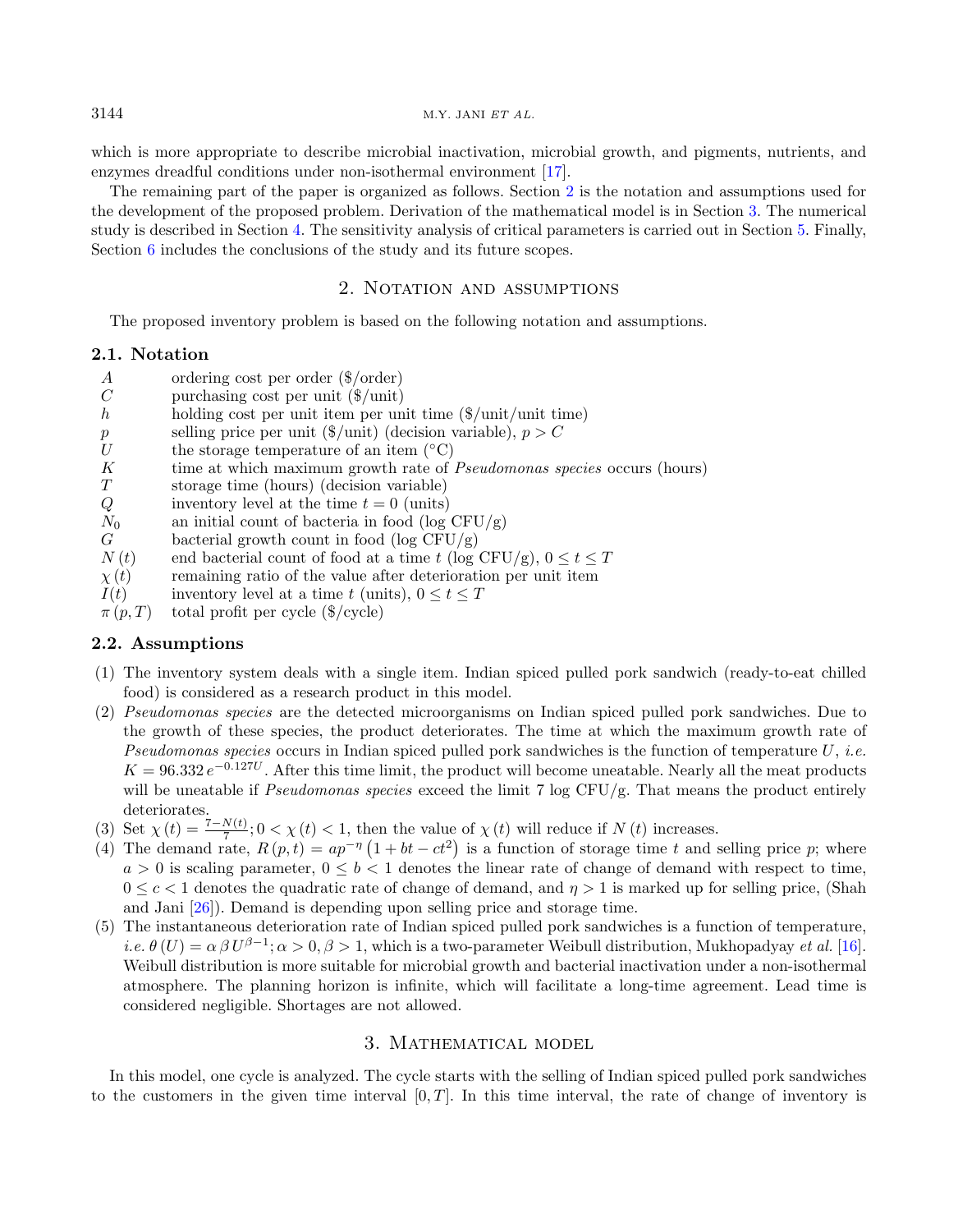negatively proportional to the selling price-storage time-dependent demand rate and temperature-dependent deterioration rate that is regulated as follows:

<span id="page-4-0"></span>
$$
\frac{\mathrm{d}I\left(t\right)}{\mathrm{d}t} = -R\left(p,t\right) - \theta\left(U\right)I\left(t\right), \qquad 0 \le t \le T,
$$

with the boundary condition  $I(T) = 0$ . (It is assumed that at a time  $t = T$ , an inventory level is zero.)

The level of stock of sandwiches at any time  $t$  is given by

$$
I(t) = E_1 \left( E_2 + E_3 t + E_4 t^2 - e^{\theta(U)(T-t)} E_5 \right), \quad 0 \le t \le T
$$
\n(3.1)

where  $E_1, E_2, E_3, E_4$ , and  $E_5$  are described in Appendix [A.](#page-8-0)

When storage time is zero, the stock level of sandwiches by considering  $t = 0$  in equation [\(3.1\)](#page-4-0) is represented by  $Q = E_1 (E_2 - e^{\theta(U)T} E_5).$ 

With the help of a derivation of the total profit, the mathematical expressions of ordering cost, holding cost, and purchasing cost are calculated as follows:

– Ordering cost.

This cost is associated with dispensation and chasing of the procurement of order, quality inspection, and transportation. This cost is considered as a fixed cost in this study. Ordering cost is described by  $OC = \frac{A}{T}$ .

– Holding cost.

This cost is associated with holding or carrying the merchandise in stock. Rent, taxes, the interest of invested money, depreciation, and insurance are included in holding costs. Holding cost is defined by HC =  $\frac{h}{T}\left(\int_0^T I\left(t\right) \, \mathrm{d}t\right).$ 

– Purchasing cost.

It is the cost of purchasing a unit of item. It is considered as constant. It is defined by  $PC = \frac{CQ}{T}$ .

In connection with the product's sales is concerned, the Gompertz model is applied as the primary model to define Pseudomonas species' growth with time Gibson et al. [\[6\]](#page-10-23). Gompertz model is defined by

$$
N(t) = N_0 + Ge^{-e^{-\theta(U)(t-K)}}, \quad \chi(t) = \frac{7 - N(t)}{7}; \quad 0 < \chi(t) < 1.
$$

– Sales revenue.

The amount generated by the selling of every unit is referred to as sales revenue, and it is defined by  $\text{SR} = \psi(p, T), \text{ where } \psi(p, T) = \frac{p}{T} \left( \int_0^T R(p, t) \, \chi(t) \, \mathrm{d}t \right).$ 

As a result, the total profit per cycle is

$$
\pi(p,T) = \text{SR} - \text{OC} - \text{HC} - \text{PC}.\tag{3.2}
$$

## 3.1. Solution methodology

The total profit function  $\pi(p, T)$  is a continuous function of the selling price p and the storage time T. The first order derivative of the profit function with respect to  $p$  is as follows:

If  $\frac{\partial \pi(p,T)}{\partial p} = 0$ , then p is called optimal selling price, and it is denoted by  $p^*$ .

It can be evaluated as

$$
\frac{\partial \pi (p, T)}{\partial p} = \frac{\partial \psi (p, T)}{\partial p} - \frac{ap^{-\eta - 1}\eta}{6\theta T} \left( \frac{2E_4 T^3 h\theta + 3E_3 T^2 h\theta - 6CE_5 e^{\theta T} \theta}{+6E_2 hT\theta + 6CE_2 \theta - 6E_5 e^{\theta T} h + 6E_5 h} \right). \tag{3.3}
$$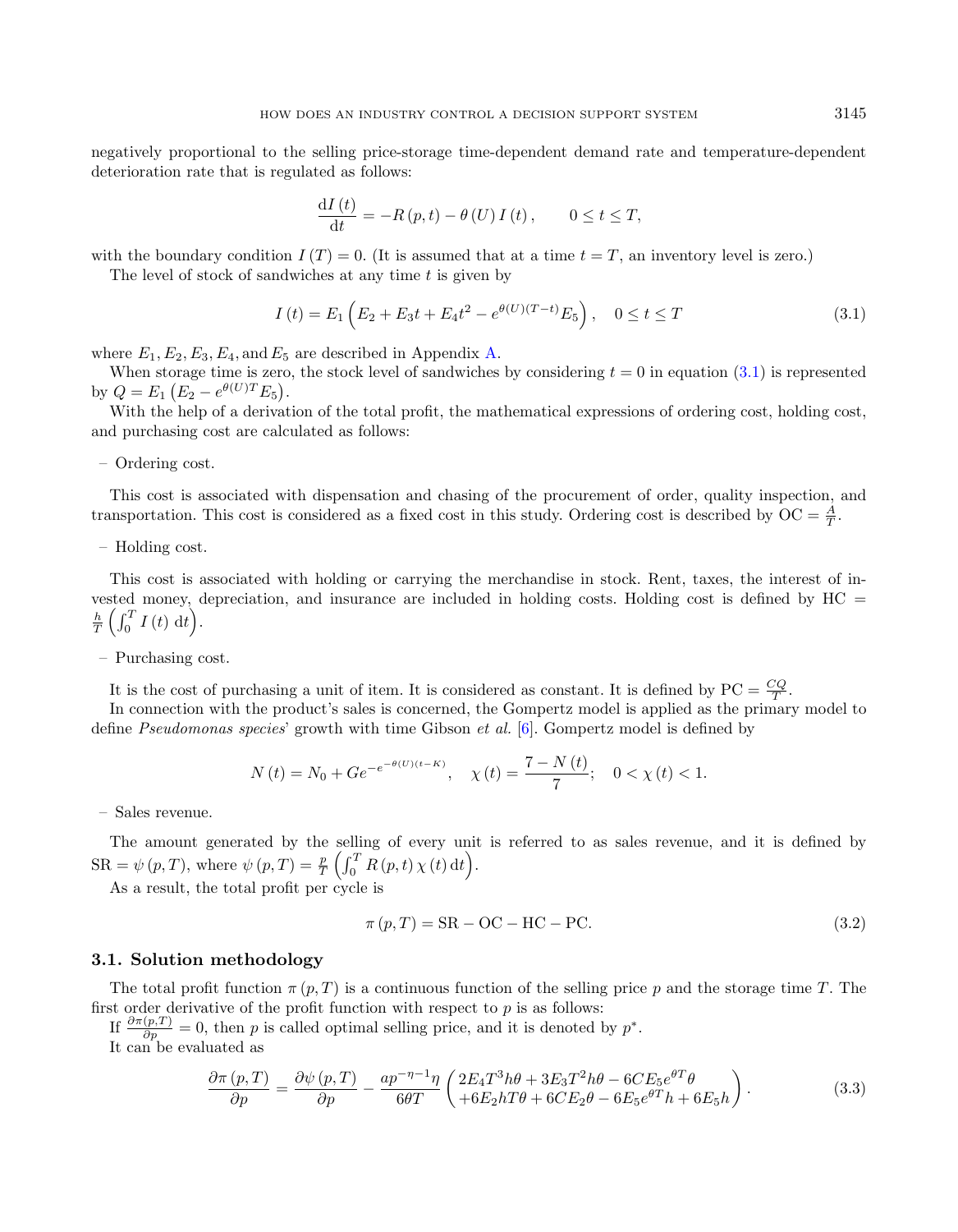By taking  $\frac{\partial \pi(p,T)}{\partial p} = 0$ , the optimal selling price can be obtained as

$$
p^* = \frac{7\eta (C (E_2 - e^{\theta(U)T} E_5) + hE_7)}{E_6 (1 - \eta)}.
$$

If  $\frac{\partial \pi(p,T)}{\partial T} = 0$ , then T is called optimal storage time and it is denoted by  $T^*$ . This can be evaluated as follows:

$$
\frac{\partial \pi(p,T)}{\partial T} = \frac{\partial \psi(p,T)}{\partial T} - \frac{1}{6\theta T^2} \begin{pmatrix}\n6CE_1 E_4 e^{\theta T} T^3 \theta^2 + 6CE_1 E_3 e^{\theta T} T^2 \theta^2 \\
+ 6E_1 E_4 e^{\theta T} T^3 \theta h + 6CE_1 E_2 e^{\theta T} T \theta^2 \\
+ 6CE_1 E_4 e^{\theta T} T^2 \theta + 6E_1 E_3 e^{\theta T} T^2 \theta h \\
- 4E_1 E_4 T^3 \theta h + 6E_1 E_2 e^{\theta T} T h \theta \\
- 3E_1 E_3 T^2 \theta h + 6E_1 E_4 e^{\theta T} T^2 h \\
- 6CE_1 E_2 e^{\theta T} \theta - 6E_1 E_4 T^2 h \\
+ 6CE_1 E_2 \theta - 6E_1 E_2 e^{\theta T} h + 6E_1 E_2 h \\
+ 6A\theta\n\end{pmatrix} (3.4)
$$

By taking  $\frac{\partial \pi(p,T)}{\partial T} = 0$ , the optimal storage time can be obtained as follows,

$$
T^* = \begin{pmatrix} \frac{1}{6F_2F_5\theta} \left( 144F_1^2F_2F_5c^2\theta^2 + 72F_1F_2F_3F_5F_6c\theta^2 \right)^{\frac{1}{3}} \\ -\frac{2}{3} \left( \frac{3CE_1E_2F_2F_5\theta^2 + 4E_1E_2F_1ch\theta^2 + 2E_1E_2F_3F_6h\theta^2 - 3E_1E_3F_2F_5h\theta^2 - 3F_1F_2F_5c\theta^2 - 2F_1F_3F_6b\theta^2 \right) \\ -4F_1^2c^2\theta + 3F_1F_2b\theta - 3F_1F_2F_5\theta^2 - 4F_1F_3F_6c\theta - F_3^2F_6^2\theta + 6F_1F_2F_5c \\ F_2F_5\left( 144F_1^2F_2F_5c^2\theta^2 + 72F_1F_2F_3F_5F_6c\theta^2 \right)^{\frac{1}{3}} \end{pmatrix}
$$
  
+  $\frac{E_1E_2h\theta - F_1b\theta + F_1\theta^2 - 2F_1c - F_3F_6}{3F_2F_5}$  (3.5)

The total profit function's concavity is obtained by the Hessian matrix (Appendix [B\)](#page-9-0).

$$
H(p,T) = \begin{bmatrix} \frac{\partial^2 \pi(p,T)}{\partial T^2} & \frac{\partial^2 \pi(p,T)}{\partial p \partial T} \\ \frac{\partial^2 \pi(p,T)}{\partial T \partial p} & \frac{\partial^2 \pi(p,T)}{\partial p^2} \end{bmatrix}.
$$

Now, according to Cárdenas-Barrón and Sana [\[2\]](#page-10-26), if the Hessian matrix's eigenvalues at the solution  $(p, T)$  are all negative, then the total profit function  $\pi(p, T)$  is maximum at that solution. So, adopting this concept to check the optimality, Eigenvalues ( $\lambda_1$  and  $\lambda_2$ ) of the above Hessian matrix are evaluated.

<span id="page-5-0"></span>An endorsement of the proposed model will be established using the following numerical example.

# 4. Numerical example

By taking data some important parameters from Yang and Tseng [\[37\]](#page-11-7) as,  $a = 10,000$  units,  $b = 2\%, c = 8\%$ ,  $\eta = 1.2, C = $10$  per unit,  $A = $100$  per order,  $h = 1$  per unit time,  $N_0 = 3.13 \log CFU/g, G = 6.87 \log CFU/g,$  $\alpha = 0.1, \beta = 1.1$  and by considering different values of U and T, the value of  $p^*$  and  $\pi^*(p, T)$  can be exhibited as in Table [2.](#page-6-0)

## 4.1. Sensitivity analysis

Table [2](#page-6-0) shows that the selling price of a product increases with the rise of storage time and storage temperature to invigorate the total profit. Moreover, one can observe the effect of storage temperature and storage time on the optimal profit. Table [2](#page-6-0) is analyzed using Maple 18 software that when the storage temperature is 1 <sup>∘</sup>C the optimal values of total profit, selling price, and storage time are \$1654.60, \$114.72, and 1 hour.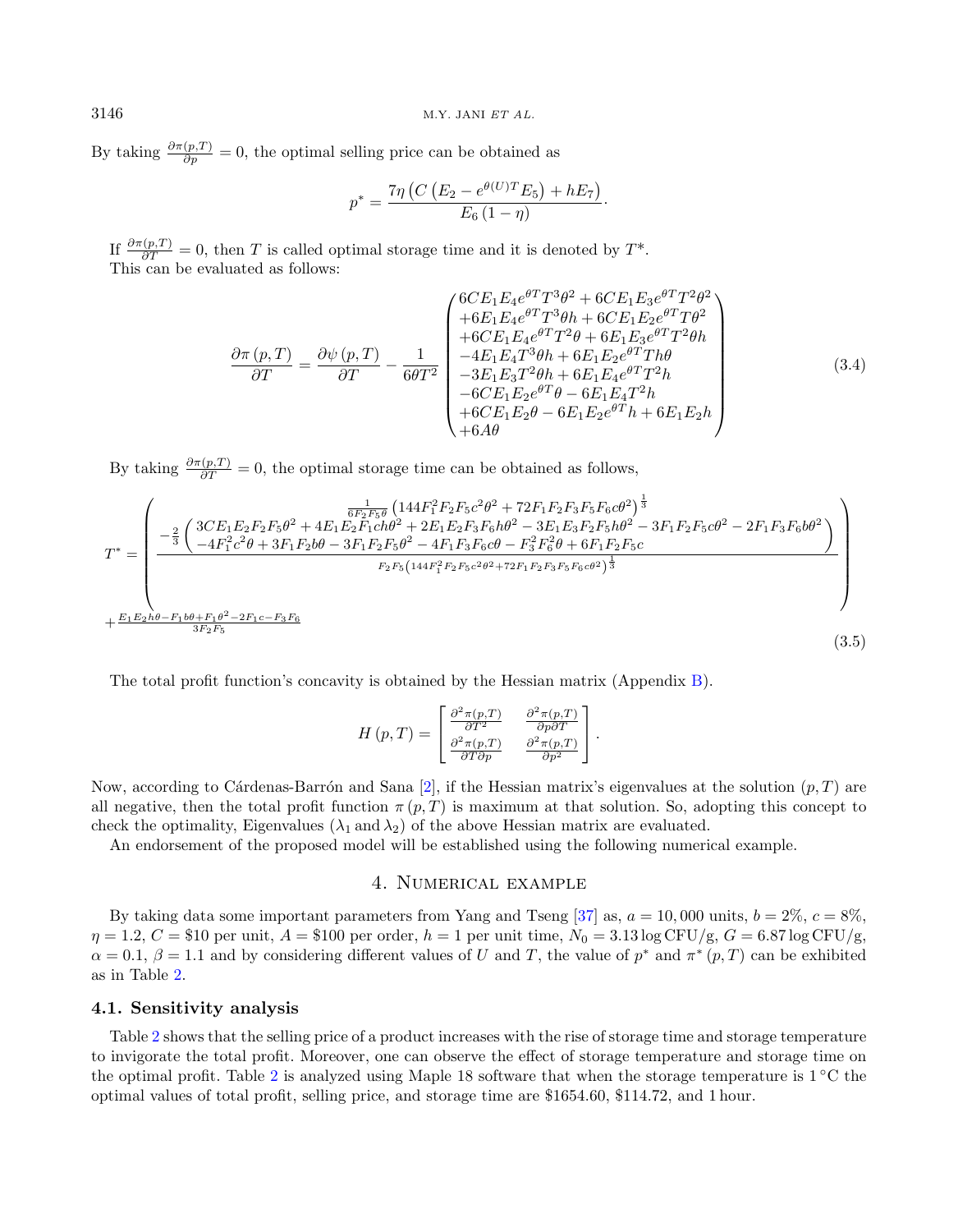<span id="page-6-0"></span>

| al solutions. |            |      |          |  |
|---------------|------------|------|----------|--|
|               | $T$ (hour) |      |          |  |
| $1.00\,$      | 2.00       | 3.00 | $4.00\,$ |  |
|               |            |      |          |  |

| $U$ (°C)       | Decision variables                       | $T$ (hour) |          |          |          |          |          |
|----------------|------------------------------------------|------------|----------|----------|----------|----------|----------|
|                | Total profit                             | 0.25       | 0.50     | 1.00     | 2.00     | 3.00     | 4.00     |
| $1^{\circ}$ C  | $p^*(\text{$\$\/unit$})$                 | 110.05     | 111.60   | 114.72   | 120.82   | 125.76   | 126.60   |
|                | $\pi^*(p,T)$ (\$/cycle)                  | 1,400.73   | 1,591.23 | 1,654.60 | 1,562.89 | 1,350.63 | 1,048.04 |
| $6^{\circ}$ C  | $p^*(\text{$\frac{1}{5}$/unit})$         | 110.54     | 112.40   | 116.19   | 123.66   | 129.80   | 130.85   |
|                | $\pi^*(p,T)$ (\$/cycle)                  | 1,396.01   | 1,585.50 | 1,646.96 | 1,552.29 | 1,339.10 | 1,038.79 |
| $11^{\circ}$ C | $(\frac{\text{}}{\text{unit}})$<br>$p^*$ | 113.15     | 115.22   | 119.44   | 127.85   | 134.80   | 135.99   |
|                | $(p, T)$ (\$/cycle)<br>$\pi^*$           | 1,348.32   | 1,536.89 | 1,597.02 | 1,502.20 | 1,293.20 | 1,002.82 |
| $16^{\circ}$ C | $(\$/unit)$<br>$p^*$                     | 123.69     | 126.26   | 131.55   | 142.20   | 151.16   | 152.71   |
|                | $(p, T)$ (\$/cycle)<br>$\pi^*$           | 1,172.06   | 1,358.27 | 1,415.49 | 1,323.43 | 1,131.42 | 876.27   |
| $21^{\circ}$ C | $(\$/unit)$<br>$p^*$                     | 146.53     | 150.25   | 157.99   | 174.03   | 187.99   | 190.45   |
|                | $\pi^*(p,T)$ (\$/cycle)                  | 883.50     | 1,066.06 | 1,118.94 | 1,032.12 | 868.28   | 670.50   |

TABLE 2. Optima

Notes. Bold values represent optimum values.

<span id="page-6-1"></span>

Figure 1. Optimal total profit under different storage temperature and storage time.

The following Figure [1](#page-6-1) shows an effect of the quadratic demand of storage time on optimal profit. It is shown that initially, the demand for Indian spiced pulled pork sandwiches increases for the storage period from 0.25 hours to 1 hour. At a storage time of 1 hour, the demand for the product is maximum; however, when the storage time exceeds the limit of 1 hour, the demand starts to decrease.

Substituting optimal values of selling price and storage time in the Hessian matrix  $H(p, T)$ ,

$$
H(p,T) = \begin{bmatrix} -293.33460 & 0.2003346 \\ 0.2003346 & -0.31997503 \end{bmatrix}.
$$

Here, both the eigenvalues  $\lambda_1 = -0.318$  and  $\lambda_2 = -293.334$  are negative. So, the total profit function  $\pi(p, T)$ is maximum.

The maximization of the total profit is shown graphically for the obtained results in Figure [2.](#page-7-2)

For different inventory parameters, the sensitivity analysis of numerical example is carried out in Table [3](#page-7-3) by changing one variable at a time as  $-20\%, -10\%, 10\%,$  and  $20\%$ .

From Table [3,](#page-7-3) it can be seen that scale demand has a substantial favorable impact on total profit. It is pronounced that if the product's scaling parameter of demand is more, then the total profit is more. Moreover, it is observed that the initial count of bacteria in food and purchase cost per unit have enormous positive impact on selling price and a negative impact on total profit. This behavior is when the product's selling price starts to increase, and then the total profit starts to decrease. Furthermore, when the mark-up of selling price decreases, selling price decreases rapidly, and because of that the total profit decreases hugely.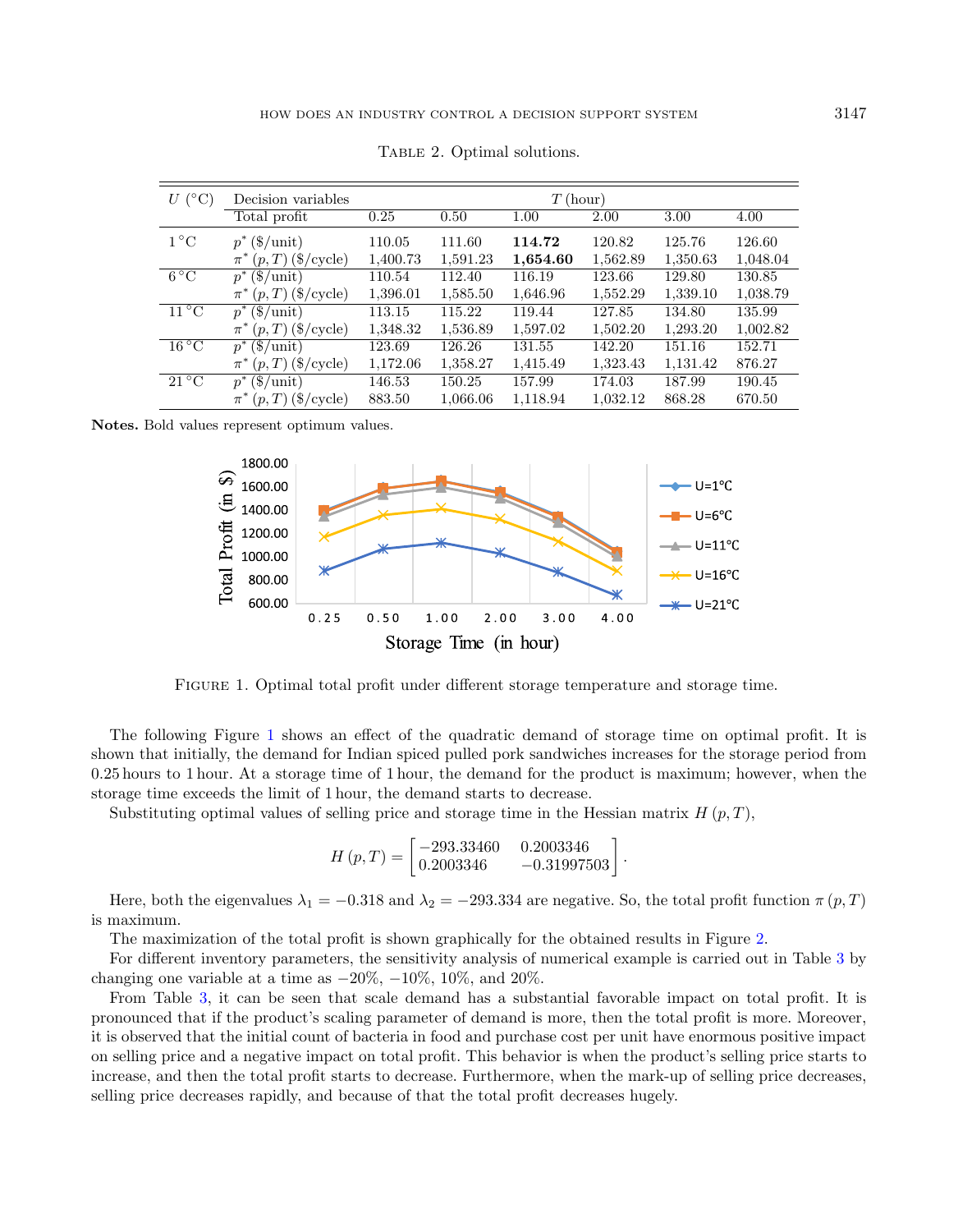<span id="page-7-3"></span><span id="page-7-2"></span>

FIGURE 2. Concavity of total profit  $\pi(p, T)$  versus storage temperature U and storage time T.

| Inventory parameters | Decision variables (in $\})$ |          |          | Changes  |          |          |
|----------------------|------------------------------|----------|----------|----------|----------|----------|
|                      |                              | $-20\%$  | $-10\%$  | $0\%$    | 10%      | $20\%$   |
| $\boldsymbol{a}$     | $p^*$                        | 114.72   | 114.72   | 114.72   | 114.72   | 114.72   |
|                      | $\pi^{*}$<br>(p,T)           | 1,303.68 | 1,479.14 | 1,654.60 | 1,830.06 | 2,005.52 |
| $N_0$                | $p^*$                        | 98.75    | 106.13   | 114.72   | 124.81   | 136.86   |
|                      | $\pi^*(p,T)$                 | 2,000.49 | 1,826.25 | 1,654.60 | 1,485.71 | 1,319.76 |
| $\mathcal{C}$        | $p^*$                        | 91.79    | 103.25   | 114.72   | 126.19   | 137.65   |
|                      | $\pi^*(p,T)$                 | 1,734.64 | 1,691.95 | 1,654.60 | 1,621.49 | 1,591.80 |
| $\eta$               | $p^*$                        |          | 258.12   | 114.72   | 78.87    | 62.57    |
|                      | $\pi^*(p,T)$                 |          | 3,127.88 | 1,654.60 | 917.89   | 511.66   |

TABLE 3. Sensitivity analysis.

# 5. Managerial insights

<span id="page-7-0"></span>This article proposes food items whose quality reduces the most over time. Tracking the quality of deteriorating items such as chemicals, food items, or medicines is necessary to notice their remaining value. The industry manager can concentrate on the reduction of the deterioration by controlling the temperature or other factors. The cycle length is the most sensitive issue for the managers as the increasing value of these products' holding may increase deterioration. The industry manager can think over the storage place with more cooling such that those foods can be stored for a long time without deterioration. Concentrating on excessive cold-storage may increase the selling price of the product. Thus, the optimum selling price is another most sensitive part of the management sector.

# 6. Conclusions

<span id="page-7-1"></span>This article considered the deteriorating inventory model as deterioration is a critical issue of inventory policy. Chilled foods deteriorated during the storage time, and foods' quality reduce or even be lost. It was remarkable to identify how to quantize quality and remaining value. Therefore, the predictive quality model was applied to define quality and leftover value. This model proposed that Indian spiced pulled pork sandwiches as a research item. The Gompertz model was used, which closely fits the growth curve of microorganisms on food products to control the quality of Indian spiced pulled pork sandwiches once deterioration has started. As a final point, an example was demonstrated to explain the proposed model with different storage times and storage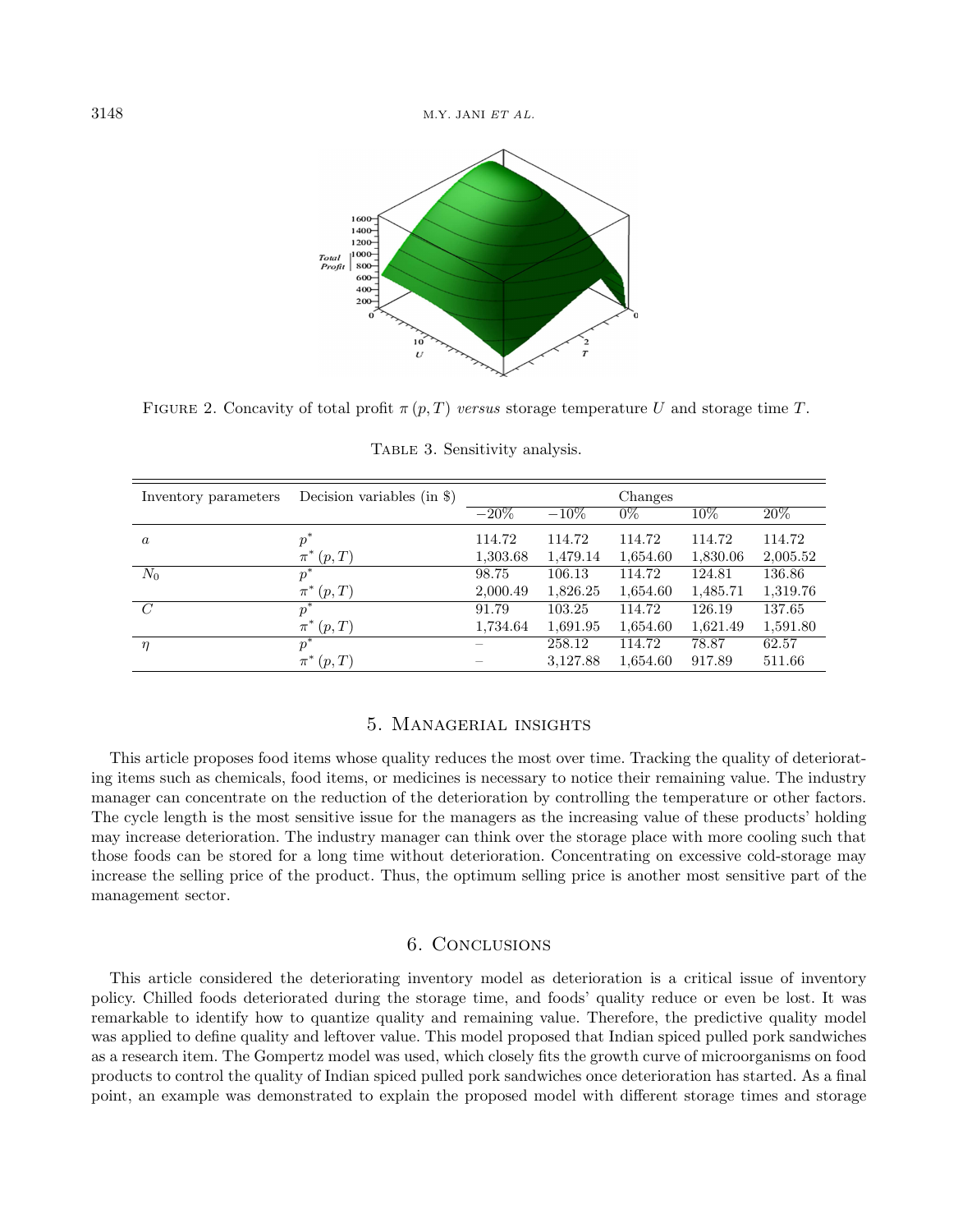temperatures. It could support to measure the whole system profit under different storage times and storage temperature. It was found that the profit can be maximized if the deterioration can be appropriately controlled. The optimum selling price gave a significant profit under the optimum controlling of the temperature for reducing the deterioration rate. The model discovered that higher storage temperatures and storage times beyond the limit reduce profit and shorten the replenishment cycle. It is expected that this work will inspire future works in this area. Further study will be expanded on more real-world complications. In the entire lifespan, storage temperature will be affected by an electrically powered system, refrigeration equipment, refrigeration method, and similar factors. In other words, temperature variability during storage is standard. Time-dependent demand plays a keen role in the vendor's profit. One can apply the fuzzy theory to pretend temperature instability. This model can be further extended by considering the temperature-dependent deterioration with the preservation technology, where the demand must be selling price-dependent. Though the advanced payment is an effective strategy for profit, the advanced profit and partial payment combination may be better than only considering advanced payment. That would be an excellent idea to extend this model again.

# Appendix A.

<span id="page-8-0"></span>The values of  $E$ 's are as follows:

$$
E_1 = -ap^{-\eta};
$$
  
\n
$$
E_2 = \frac{1}{\theta(U)} - \frac{b}{\theta^2(U)} - \frac{2c}{\theta^3(U)};
$$
  
\n
$$
E_3 = \frac{b}{\theta(U)} + \frac{2c}{\theta^2(U)};
$$
  
\n
$$
E_4 = \frac{-c}{\theta(U)};
$$
  
\n
$$
E_5 = E_2 + E_3T + E_4T^2;
$$
  
\n
$$
E_6 = \begin{pmatrix} (7 - N_0) \left( T + \frac{bT^2}{2} - \frac{cT^3}{3} \right) \\ + \frac{e^{\theta(U)(T-K)-1}G}{\theta(U)} \left( -1 - bT + \frac{b}{\theta(U)} + c \left( T^2 - \frac{2T}{\theta(U)} + \frac{2}{\theta^2(U)} \right) \right) + E_8 \end{pmatrix};
$$
  
\n
$$
E_7 = E_2T + E_3 \frac{T^2}{2} + E_4 \frac{T^3}{3} + \frac{E_5}{\theta(U)} \left( 1 - e^{\theta(U)T} \right);
$$
  
\n
$$
E_8 = \frac{e^{-\theta(U)K - 1}G}{\theta(U)} \left( 1 - \frac{b}{\theta(U)} - \frac{2c}{\theta^2(U)} \right).
$$

The Values of  $F$  are as follows:

$$
F_1 = \frac{paGe^{-1}T^2}{7p^{\eta}e^{\theta M}\theta e^{\theta T}}
$$

$$
F_2 = \frac{2pac}{3Tp^{\eta}}
$$

$$
F_3 = \frac{pab}{2p^{\eta}}
$$

$$
p a T^2 G e^{-1}
$$

$$
F_4 = \frac{p\alpha \mathbf{1} \ \alpha \mathbf{c}}{p^{\eta} \theta e^{\theta M}}
$$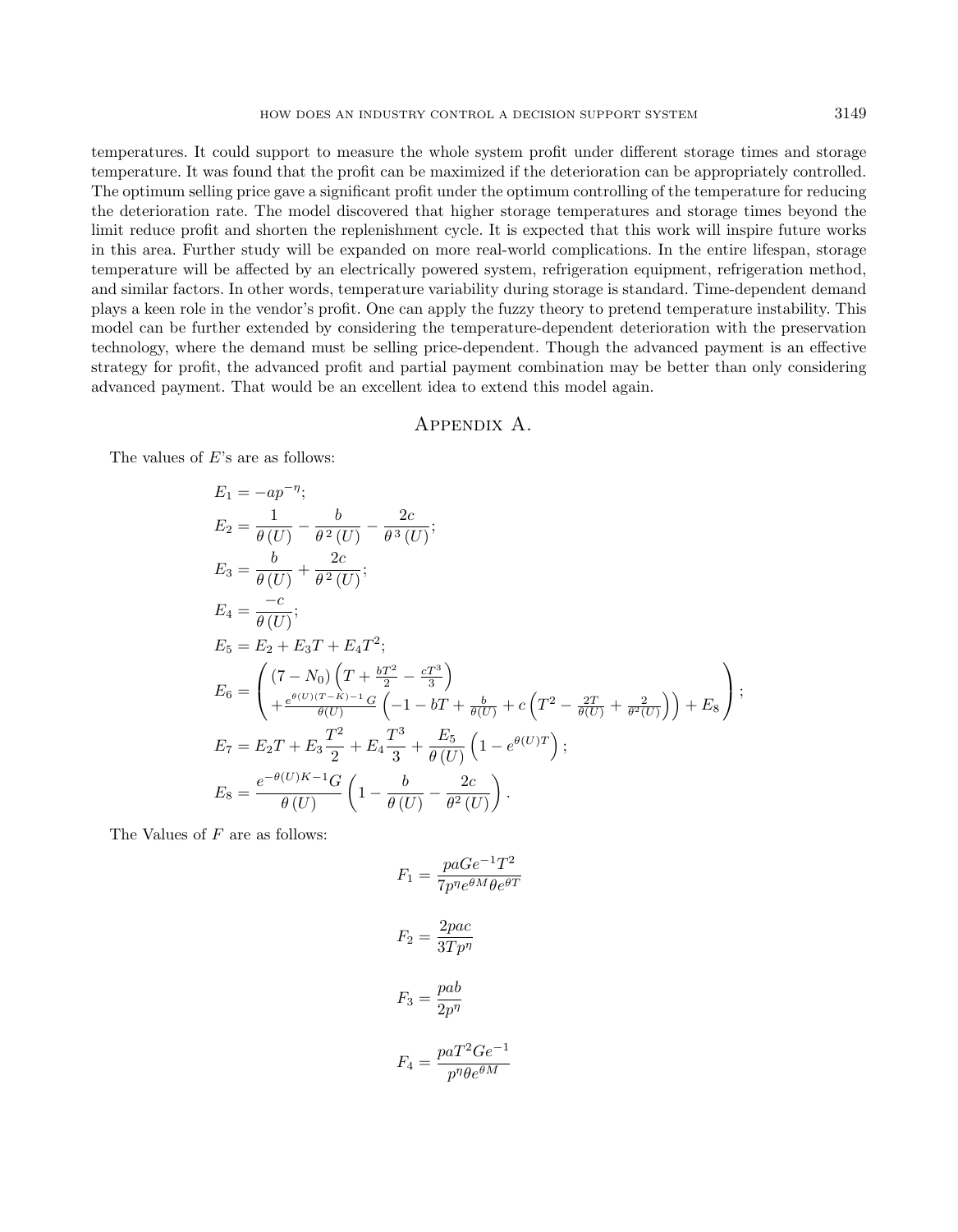$$
F_5 = -F_6 = \left(\frac{A_0}{7} - 1\right)
$$

$$
F_6 = \left(1 - \frac{A_0}{7}\right)
$$

$$
F_7 = \left(-1 + \frac{2c}{\theta^2} + \frac{b}{\theta}\right)
$$

# Appendix B. Hessian matrix

<span id="page-9-0"></span>To prove the concavity condition of total profit  $\pi(p, T)$ , we evaluate the Hessian matrix as follows:

$$
\frac{\partial \pi (p, T)}{\partial p} = \frac{\partial \psi (p, T)}{\partial p} - \frac{ap^{-\eta - 1}\eta}{6\theta T} \left( \frac{2E_4 T^3 h\theta + 3E_3 T^2 h\theta - 6CE_5 e^{\theta T} \theta}{+6E_2 hT\theta + 6CE_2 \theta - 6E_5 e^{\theta T} h + 6E_5 h} \right)
$$
(B.1)

$$
\frac{\partial^2 \pi (p, T)}{\partial p^2} = \frac{\partial^2 \psi (p, T)}{\partial p^2} - \frac{ap^{-\eta - 2} (\eta + 1) \eta}{6\theta T} \left( \frac{2E_4 T^3 h \theta + 3E_3 T^2 h \theta - 6CE_5 e^{\theta T} \theta}{+ 6E_2 h T \theta + 6CE_2 \theta - 6E_5 e^{\theta T} h + 6E_5 h} \right)
$$
(B.2)

$$
\frac{\partial \pi (p, T)}{\partial T} = \frac{\partial \psi (p, T)}{\partial T} - \frac{1}{6\theta T^2} \begin{pmatrix}\n6CE_1 E_4 e^{\theta T} T^3 \theta^2 + 6CE_1 E_3 e^{\theta T} T^2 \theta^2 \\
+ 6E_1 E_4 e^{\theta T} T^3 \theta h + 6CE_1 E_2 e^{\theta T} T \theta^2 \\
+ 6CE_1 E_4 e^{\theta T} T^2 \theta + 6E_1 E_3 e^{\theta T} T^2 \theta h \\
- 4E_1 E_4 T^3 \theta h + 6E_1 E_2 e^{\theta T} T h \theta \\
- 3E_1 E_3 T^2 \theta h + 6E_1 E_4 e^{\theta T} T^2 h \\
- 6CE_1 E_2 e^{\theta T} \theta - 6E_1 E_4 T^2 h \\
+ 6CE_1 E_2 \theta - 6E_1 E_2 e^{\theta T} h + 6E_1 E_2 h \\
+ 6A\theta\n\end{pmatrix} (B.3)
$$

$$
\frac{\partial^2 \pi (p, T)}{\partial T^2} = \frac{\partial^2 \psi (p, T)}{\partial T^2} + \frac{1}{3\theta T^3} \begin{pmatrix}\n-3CE_1 E_4 e^{\theta T} T^4 \theta^3 - 3CE_1 E_3 e^{\theta T} T^3 \theta^3 \\
-3E_1 E_4 e^{\theta T} T^4 \theta^2 h - 3CE_1 E_2 e^{\theta T} T^2 \theta^3 \\
-6CE_1 E_4 e^{\theta T} T^3 \theta^2 - 3E_1 E_3 e^{\theta T} T^3 \theta^2 h \\
-3E_1 E_2 e^{\theta T} T^2 h \theta^2 - 6E_1 E_4 T^3 \theta h \\
+6CE_1 E_2 e^{\theta T} T \theta^2 + 2E_1 E_4 T^3 h \theta \\
6CE_1 E_2 e^{\theta T} T h \theta - 6CE_1 E_2 e^{\theta T} \theta \\
+6CE_1 E_2 \theta - 6E_1 E_2 e^{\theta T} h + 6E_1 E_2 h + 6A\theta\n\end{pmatrix} (B.4)
$$

$$
\frac{\partial^2 \pi (p, T)}{\partial p \partial T} = \frac{\partial^2 \pi (p, T)}{\partial T \partial p} = \frac{\partial^2 \psi (p, T)}{\partial T \partial p} - \frac{ap^{-\eta - 1} \eta}{6\theta T^2} \begin{pmatrix} 6CE_4 e^{\theta T} T^3 \theta^2 + 6CE_3 e^{\theta T} T^2 \theta^2 \\ + 6E_4 e^{\theta T} T^3 h \theta + 6CE_2 e^{\theta T} T \theta^2 \\ + 6CE_4 e^{\theta T} T^2 \theta + 6E_3 e^{\theta T} T^2 h \theta \\ -4E_4 T^3 h \theta + 6E_2 e^{\theta T} T h \theta \\ -3E_3 T^2 h \theta + 6E_4 e^{\theta T} T^2 h \\ -6CE_2 e^{\theta T} \theta - 6E_4 T^2 h \\ +6CE_2 \theta - 6E_2 e^{\theta T} h + 6E_2 h \end{pmatrix}
$$
(B.5)

Hessian matrix is 
$$
H(p,T) = \begin{bmatrix} \frac{\partial^2 \pi(p,T)}{\partial T^2} & \frac{\partial^2 \pi(p,T)}{\partial p \partial T} \\ \frac{\partial^2 \pi(p,T)}{\partial T \partial p} & \frac{\partial^2 \pi(p,T)}{\partial p^2} \end{bmatrix}
$$
. (B.6)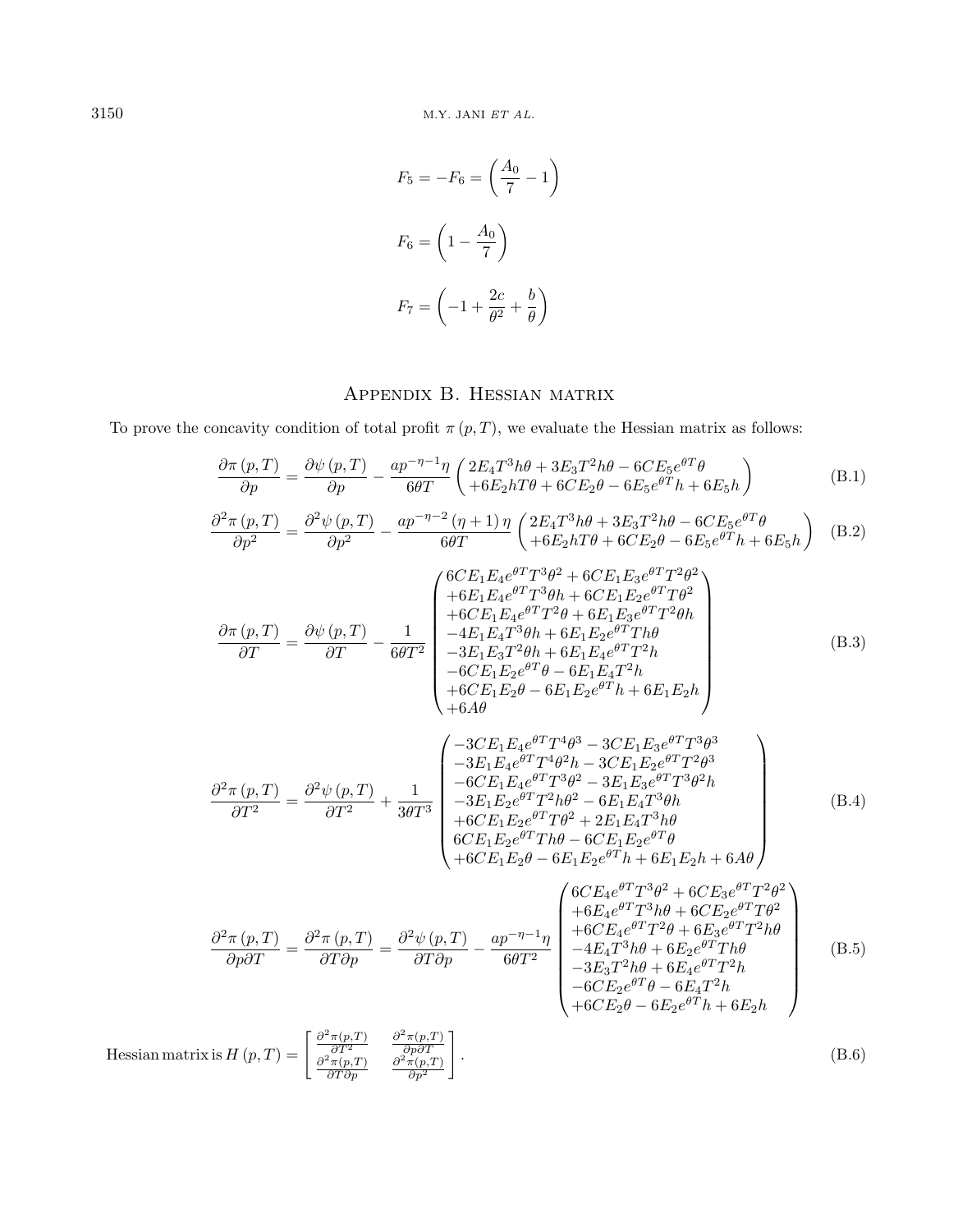<span id="page-10-26"></span><span id="page-10-25"></span><span id="page-10-23"></span><span id="page-10-22"></span><span id="page-10-6"></span><span id="page-10-1"></span><span id="page-10-0"></span>Acknowledgements. The work is supported by the National Research Foundation of Korea (NRF) grant, funded by the Korea Government (MSIT) (NRF- 2020R1F1A1064460).

#### **REFERENCES**

- <span id="page-10-2"></span>[1] S. Bruckner, A. Albrecht, B. Petersen and J. Kreyenschmidt, A predictive shelf life model as a tool for the improvement of quality management in pork and poultry chains. Food Control 29 (2013) 451–460.
- <span id="page-10-15"></span>[2] L.E. Cárdenas-Barrón and S.S. Sana, Multi-item EOQ inventory model in a two-layer supply chain while demand varies with a promotional effort. Appl. Math. Model. 39 (2015) 6725–6737.
- <span id="page-10-21"></span>[3] B.R. Chowdhury, R. Chakraborty and U.R. Chaudhuri, The validity of modified Gompertz and Logistic models in predicting cell growth of Pediococcus Acidilactici H during the production of bacteriocin pediocin AcH. J. Food Eng. 80 (2007) 1171–1175.
- <span id="page-10-16"></span>[4] B.K. Dey, B. Sarkar, M. Sarkar and S. Pareek, An integrated inventory model involving discrete setup cost reduction, variable safety factor, selling price dependent demand, and investment. RAIRO: OR 53 (2019) 39–57.
- <span id="page-10-8"></span>[5] T.J. Fang, Q.K. Wei, C.W. Liao, M.J. Hung and T.H. Wang, Microbiological quality of 18 <sup>∘</sup>C ready-to-eat food products sold in Taiwan. Int. J. Food Microbiol. 80 (2003) 241–250.
- <span id="page-10-24"></span>[6] A.M. Gibson, N. Bratchell and T.A. Roberts, The effect of sodium chloride and temperature on rate and extent of growth of clostridium botulinum type an unpasteurized pork slurry. J. Appl. Bacteriol. 62 (1987) 479–490.
- <span id="page-10-14"></span>[7] J.W. Grievink, L. Josten and C. Valk, State of the art in food: The changing face of the worldwide food industry. Elsevier Business Information (2002) 663.
- <span id="page-10-5"></span>[8] A. Herbon, E. Levner and T.C.E. Cheng, Perishable inventory management with dynamic pricing using time-temperature indicators linked to automatic detecting devices. Int. J. Prod. Econ. 147 (2014) 605–613.
- [9] M.W. Iqbal and B. Sarkar, Recycling of lifetime dependent deteriorated products through different supply chains. RAIRO: OR 53 (2019) 129–156.
- <span id="page-10-18"></span>[10] D.H. Jang and K.T. Lee, Quality changes of ready-to-eat ginseng chicken porridge during storage at 25 <sup>∘</sup>C. Meat Sci. 92 (2012) 469–473.
- <span id="page-10-20"></span>[11] J. Jemai, B.D. Chung and B. Sarkar, Environmental effect for a complex green supply-chain management to control waste: a sustainable approach. J. Clean. Prod. 277 (2020) 122919.
- <span id="page-10-9"></span>[12] M.A.A. Khan, A.A. Shaikh, G. Panda, I. Konstantaras and L.E. Cárdenas-Barrón, The effect of advance payment with discount facility on supply decisions of deteriorating products whose demand is both price and stock dependent. Int. Trans. Oper. Res. 27 (2020) 1343–1367.
- <span id="page-10-13"></span><span id="page-10-11"></span>[13] R.H. Linton, W.H. Carter, M.D. Pierson and C.R. Hackney, Use of a modified Gompertz equation to model nonlinear survival curves for Listeria Monocytogenes Scott A. J. Food Prot. 58 (1995) 946–954.
- <span id="page-10-7"></span>[14] A.S. Mahapatra, B. Sarkar, M.S. Mahapatra, H.N. Soni, and S.K. Mazumder, Development of a fuzzy economic order quantity model of deteriorating items with promotional effort and learning in fuzziness with a finite time horizon. Inventions 4 (2019) 36.
- <span id="page-10-19"></span>[15] A. Mukherjee and G.C. Mahata, Optimal replenishment and credit policy in an inventory model for deteriorating items under two-levels of trade credit policy when demand depends on both time and credit period involving default risk. RAIRO: OR 52 (2018) 1175–1200.
- <span id="page-10-17"></span>[16] S. Mukhopadyay, R.N. Mukherjee and K.S. Chaudhuri, Joint pricing and ordering policy for a deteriorating inventory. Comput. Ind. Eng. 47 (2004) 339–349.
- <span id="page-10-10"></span>[17] Y. Qin, J. Wang and C. Wei, Joint pricing and inventory control for fresh produce and foods with quality and physical quantity deteriorating simultaneously. Int. J. Prod. Econ. 152 (2014) 42-48.
- <span id="page-10-12"></span>[18] M. Rabbani, N.P. Zia and H. Rafiei, Coordinated replenishment and marketing policies for non-instantaneous stock deterioration problems. Comput. Ind. Eng. 88 (2015) 49–62.
- <span id="page-10-4"></span>[19] M. Rabbani, N.P. Zia and H. Rafiei, Joint optimal inventory, dynamic pricing, and advertisement policies for non-instantaneous deteriorating items. RAIRO: OR 51 (2017) 1251–1267.
- <span id="page-10-3"></span>[20] B. Sarkar, B.K. Sett and G. Roy, Flexible setup cost and deterioration of products in a supply chain model. Int. J. Appl. Comput. Math. 2 (2016) 25–40.
- [21] B. Sarkar, B.K. Dey, M. Sarkar, S. Hur, B. Mandal and V. Dhaka, Optimal replenishment decision for retailers with variable demand for deteriorating products under a trade-credit policy. RAIRO Oper. Res. 54 (2020) 1685–1701.
- [22] B. Sarkar, M. Sarkar, B. Ganguly and L.E. Cárdenas-Barrón, Combined effects of carbon emission and production quality improvement for fixed lifetime products in a sustainable supply chain management. Int. J. Prod. Econ. 231 (2021) 107867.
- [23] N. Saxena, B. Sarkar and S.R. Singh, Selection of remanufacturing/production cycles with an alternative market: a perspective on waste management. J. Clean. Prod. 245 (2020) 118935.
- [24] N.H. Shah and U.B. Chaudhari, Optimal policies for three players with fixed life time and two-level trade credit for time and credit dependent demand. Adv. Ind. Eng. Manage. 4 (2015) 89–100.
- [25] N.H. Shah and M.Y. Jani, Optimal ordering for deteriorating items of fixed-life with quadratic demand and two-level trade credit. In: Optimal Inventory Control and Management Techniques. IGI Global (2016) 1–16.
- [26] N.H. Shah and M.Y. Jani, Economic order quantity model for non-instantaneously deteriorating items under order-sizedependent trade credit for price-sensitive quadratic demand. AMSE J. 37 (2016) 1–19.
- [27] N.H. Shah, M.Y. Jani and D.B. Shah, Economic order quantity model under trade credit and customer returns for pricesensitive quadratic demand. Rev. Invest. Oper. 36 (2015) 240–248.